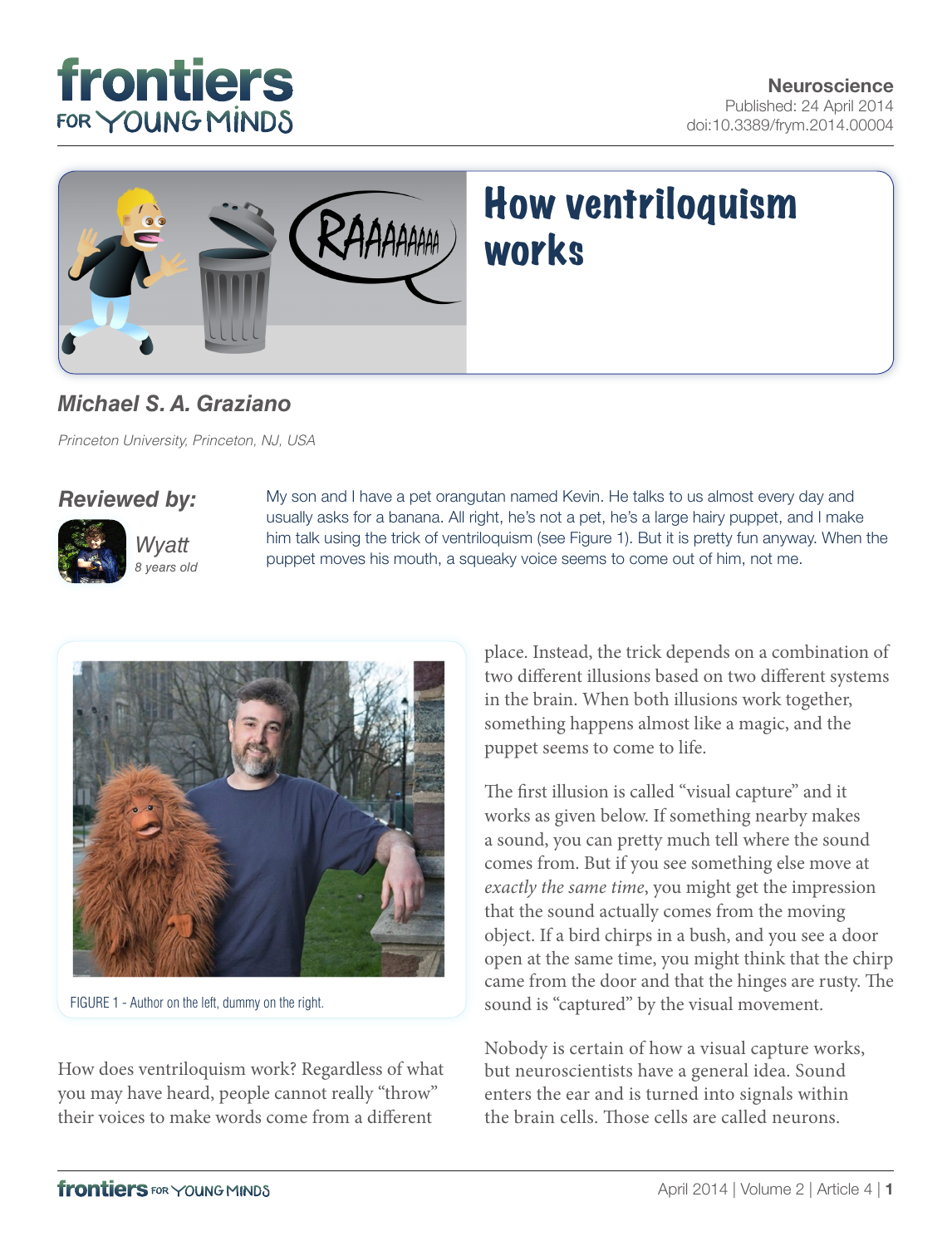The signals related to sound are processed in a large set of areas deep inside the brain. About 10 of these processing stations are hooked together, working out basics of the sound such as where it came from. For example, an area in the brain is called the inferior colliculus; "inferior" does not mean it is not good – it means that it is just beneath something else called the superior colliculus (see Figure 2), and "colliculus" means "bump" in Latin. The inferior colliculus has a map in it: a map of the space around a person's body. When you hear a sound from shoulder height and just to the left, the neurons in a specific spot in that map give a surge of activity. This map is a part of the way in which the brain sorts out where specific sounds come from. But amazingly, the inferior colliculus also mixes in information from the eyes [\[1\]](#page-2-0). Vision has a way of messing with how the inferior colliculus works. The visual capture illusion may depend on this mixing of signals, although the exact way it happens is not known. Somehow, the brain uses sight to help get a fix on where a sound comes from.

The visual capture illusion goes a long way to explain ventriloquism. When Kevin, the orangutan, talks, the words come from my mouth. But I keep my lips



FIGURE 2 - The inferior colliculus (red dot) in a human brain (not my own) which has been cut down in the middle to show some of the sub-cortical areas.

very still, while Kevin moves his big flappy mouth. The result is visual capture. The words appear to be coming from him.

But the visual capture illusion does not explain all of ventriloquism. In fact, it leaves out the most important part! Think about this: suppose you are watching a YouTube video of a person and that person is looking into the camera while talking. You hear a sound coming from a speaker and you see the person's lips moving, and presto, it seems like the sound is coming from the person's mouth. This is visual capture illusion. But nobody is delighted or amazed to see someone talk on YouTube. The visual capture illusion alone is so common that it is no big deal, and most people don't even notice it. Ventriloquism does not work unless there is a social illusion as well.

We, humans, evolved to become very socially intelligent. We are good at understanding what other people are thinking and feeling. There are special areas of the brain that do this [\[2\]](#page-2-0). Two of them are pretty much just above the ears and about an inch in, on each side of the brain. They are called the "temporoparietal junction", or TPJ, because it is at the border between a part of the brain called the temporal lobe and another called the parietal lobe (see [Figure 3\)](#page-2-0). These two TPJs work together with other areas of the brain and construct a notion of what might be going on in someone's mind. If all the social cues are right, we do more than we see and hear a person, and we also get an idea of the thoughts, feelings, and awareness of that person. We have an impression of *consciousness* in other person, courtesy of the special social machinery in the human brain.

Ventriloquism can only work when the social illusion kicks in. If Kevin moves his head just right, looking here and there, if his voice sounds particular to him and different from mine, and if he comments on his surroundings, then, he starts to seem alive. He seems to have thoughts and feelings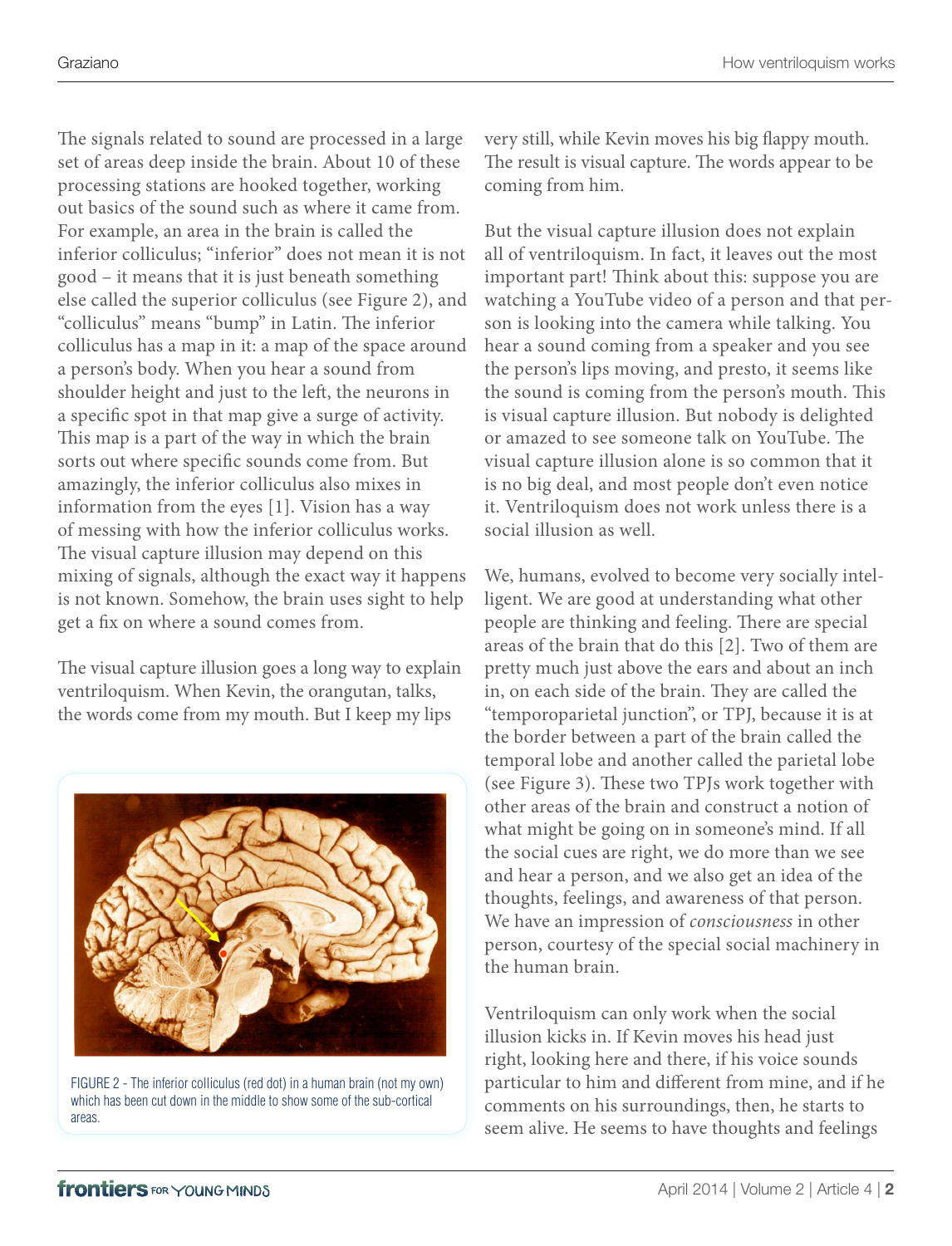<span id="page-2-0"></span>

of his own. A great deal of the fun comes from the fact that, while you get the vivid impression that he's conscious, you *know* that his head is really full of

cotton and fingers. When the visual capture illusion and the social illusion come together perfectly, that's when the magic happens.

#### **REFERENCES**

1. Groh, J. M., Trause, A. S., Underhill, A. M., Clark, K. R., and Inati, S. 2001. Eye position influences auditory responses in primate inferior colliculus. *Neuron* 29:509–518. doi: 10.1016/S0896-6273(01)00222-7

2. Graziano, M. S. A. 2013. *Consciousness and the Social Brain*. New York: Oxford University Press.

*Submitted: 24 February 2014; Accepted: 24 March 2014; Published online: 24 April 2014.*

*Citation: Graziano, M S A. (2014). How ventriloquism works. Front. Young Minds. 2:4. doi: 10.3389/frym.2014.00004* 

*Copyright © 2014 Graziano. This is an open-access article distributed under the terms of the [Creative Commons Attribution License \(CC BY\).](http://creativecommons.org/licenses/by/3.0/) The use, distribution or reproduction in other forums is permitted, provided the original author(s) or licensor are credited and that the original publication in this journal is cited, in accordance with accepted academic practice. No use, distribution or reproduction is permitted which does not comply with these terms.*